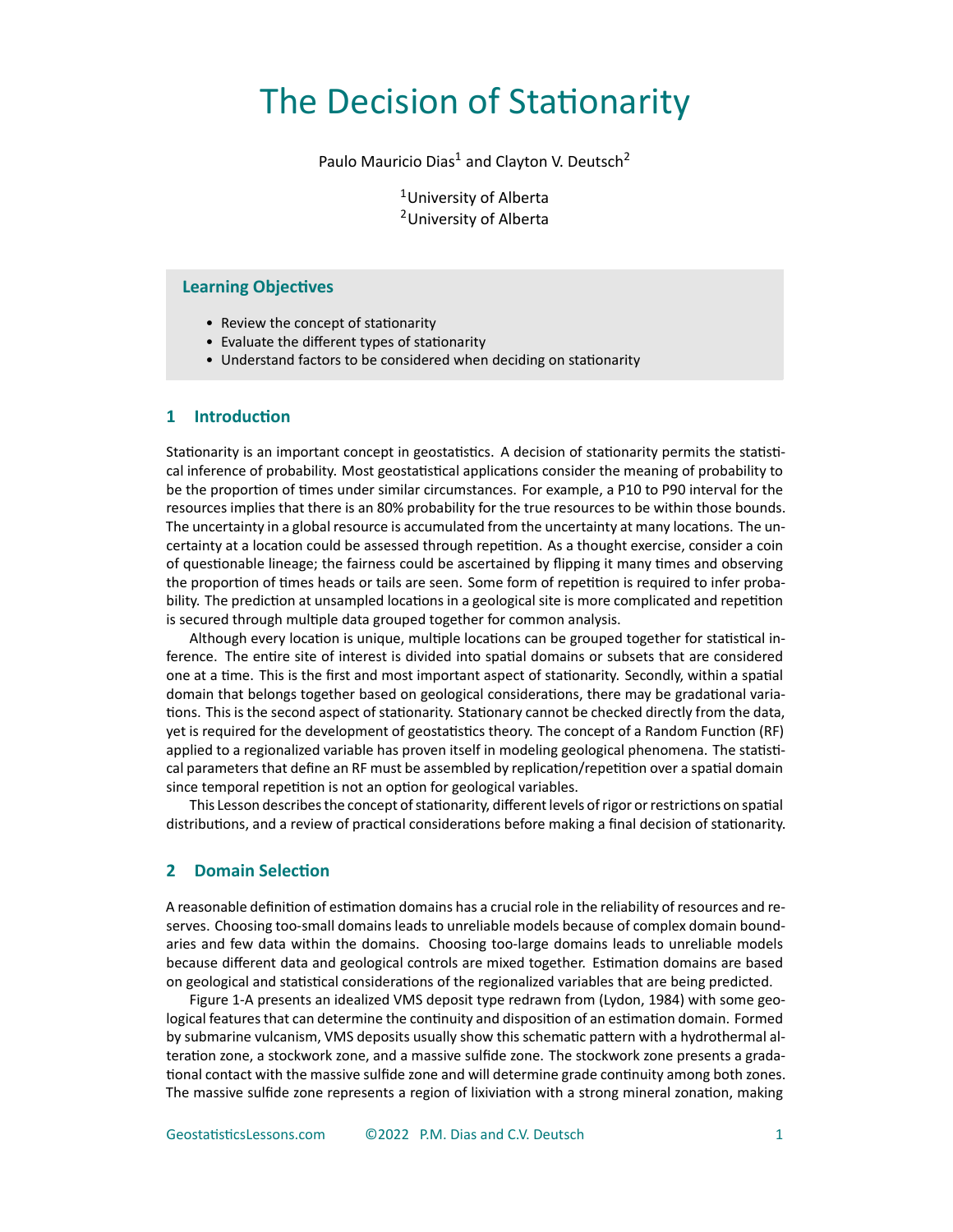

Figure 1: In (A) an idealized VMS deposit redrawn from (Lydon, 1984) and in (B) outcrop used as analog data in reservoir modeling modified from (Pyrcz & Deutsch, 2014).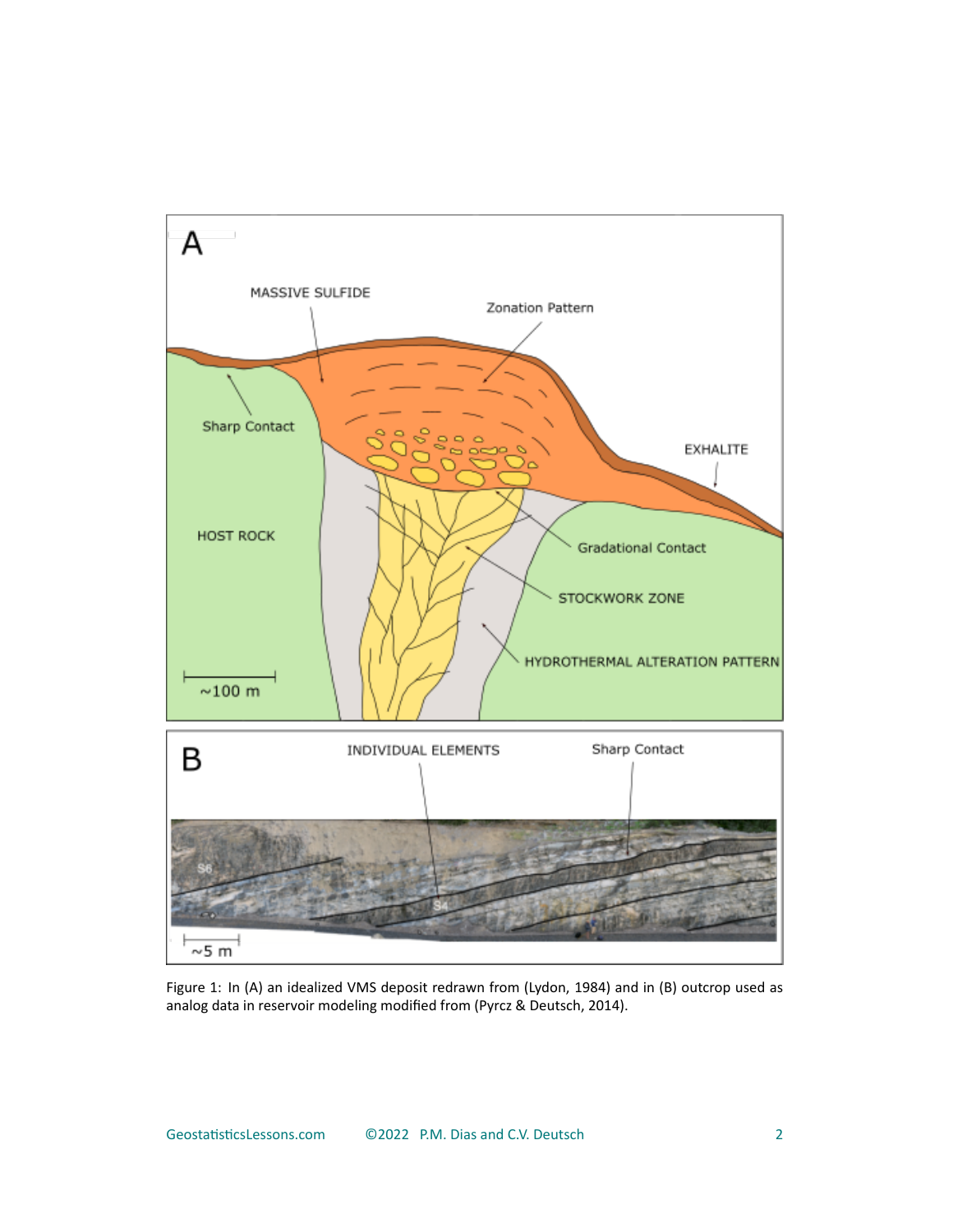the grades vary from high to low grade. Defining estimation domains often requires the ability to understand the spatial behavior of these different zones and how other geological events changed the continuity of the grades.

Figure 1‐B was modified from (Pyrcz & Deutsch, 2014) and presents an example of an outcrop considered an analog to some reservoirs. In general, reservoir facies constitute sediments accumulated along the channel meandering in which granulometry and thickness vary according to the depositional environment and their eroded source. It forms a series of intercalated sandstone and shale or mudstone-type rock layers. Note the presence of sharp contacts between these largescale and fine‐scale features. The importance of choosing the relevant layering and facies within the layers is evident. The continuous permeability and porosity properties will be controlled by this decision.

Statistical summaries are also used to help choose estimation domains. Ideally, the within‐ domain variability is small and the between-domain variability is large. Multivariate cluster analysis may help when considering multiple variables. Variograms may also be considered; the spatial continuity should be consistent within domains and potentially different between domains.

Once the domains have been defined at the data locations, a boundary model is needed to delimit the domains away from the data locations. Surfaces or 3‐D closed volumes are established by different methods. The reliability of the boundary model depends on the amount, quality, and source of information available (McLennan, 2007). A traditional approach to determine geological boundaries is to define the interpreted limits on many horizontal and vertical sections, then connect them together into a 3‐D model of the domains. Other implicit and geostatistical methods could also be used to create boundary models. All available information is considered including multiple drilling types, geological mapping and geophysical information.

There are other considerations in the definition of domain boundaries. In some cases, the do‐ mains are defined hierarchically with different controls at large scale versus small scale. Large scale domains are defined first, then subdivided. In other cases, post depositional folding, faulting or erosion must be considered.

Another essential aspect is that uncertainty in boundary position increases away from the data locations. It is particularly true when the scale of variability is less than the drill hole spacing. If the uncertainty is considerable, then a stochastic method may be considered to construct realizations of the boundaries. Additionally, when stochastically modeling domains within large areas, we ought to consider separate decisions of stationarity among them.

#### **3 Stationarity**

The first aspect of stationarity is the choice of domains within which to perform geostatistical cal‐ culations. Abrupt changes in the regionalized variable are often captured in the domain definition. The second aspect of stationarity is the location dependence of statistics within the domain. There is no access to all details of the complex geological processes that led to our deposit; we observe the result and make reasoned judgements about the location dependence of statistical parameters. A stationary process is one where the unconditional joint probability distribution does not change when shifted in time or space.

A time series is a family of random variables defined on a probability space in which a covariance function expresses the dependence between them (Brockwell & Davis, 1991). A time series is said to be stationary if it has a finite variance, a constant mean, and the autocovariance function dependent only on the lag vector for a given time interval. Figure 2 presents six different examples of time series and their stationarity behavior.

More generally, a stochastic process is said to be stationarity if all n-dimensional distributions are independent of the period (Lindgren, 2012). A random function (RF) is defined as a set of ran‐ dom variables (RV) over a domain *A*. If we assume a certain level of homogeneity of the statistical parameters over *A*, we can say that the experimental values (samples) represent a realization of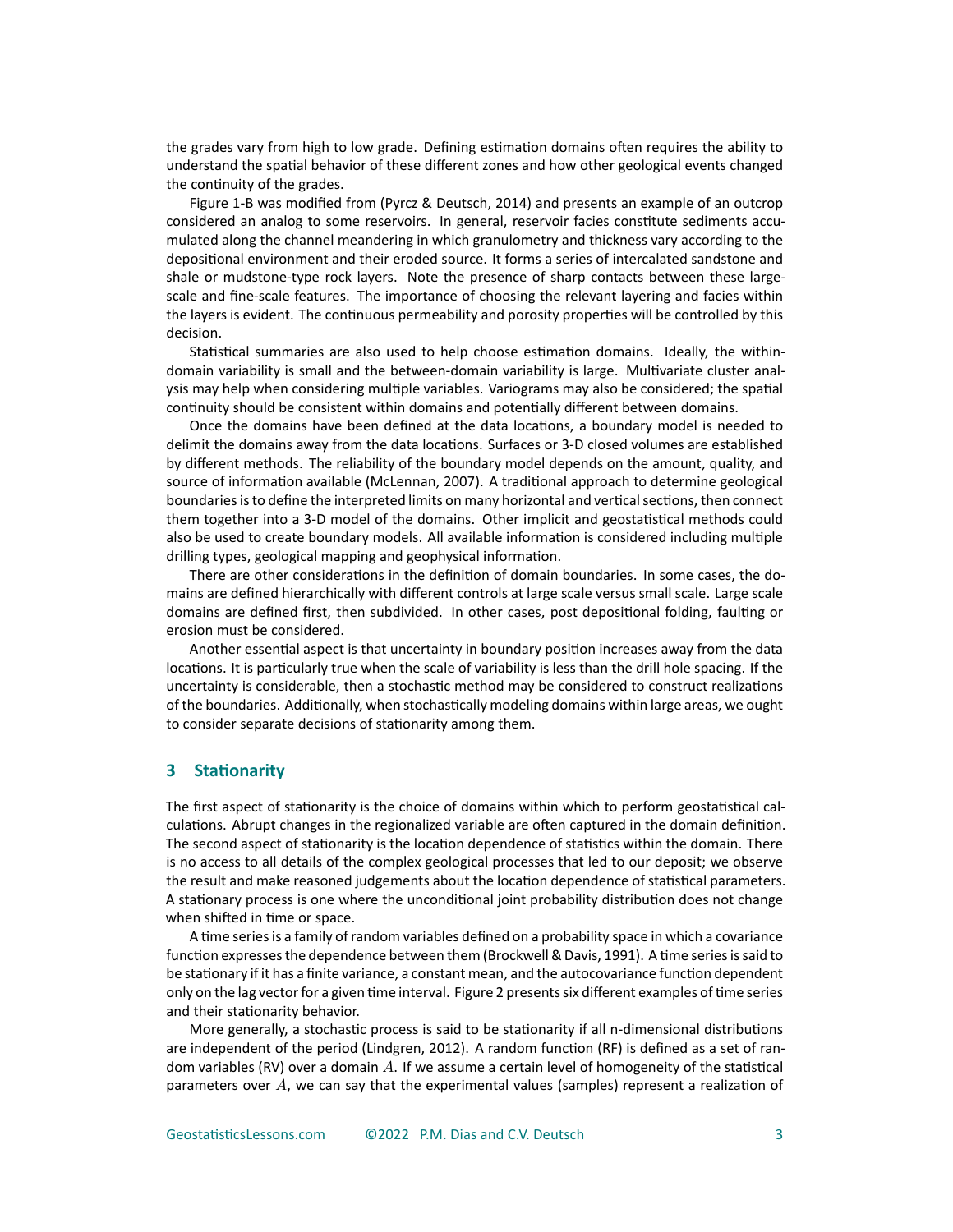

Figure 2: Time series from two different sources: gold prices extracted from https://goldprice.org/ and nickel prices extracted from https://www.lme.com/en/.

the same RF over all the domain *A*. This permits inference of the parameters of the RF. Different stationarity types are defined according to the level of homogeneity. If all moments and the multi‐ variate distributions of the RF are invariant under translation, the RF is said to be strict-stationary or strong‐stationary:

$$
F(\mathbf{u}_1, ..., \mathbf{u}_k; z_1, ..., z_K) = F(\mathbf{u}_1 + \mathbf{h}, ..., \mathbf{u}_k + \mathbf{h}; z_1, ..., z_K) \qquad \forall \mathbf{h} \in A
$$

Where **u** is a coordinate vector, **h** is a separation vector between two locations, also refered as lag vector.

Strict stationarity is the most restrictive case. Most mining and petroleum applications do not require that all distributions of the RF  $Z(\mathbf{u})$  be invariant under translation. If the first moment, the mean, is invariant under translation the RF is said to be first‐order stationarity. If the first two moments are considered invariant under translation, the RF is considered to be second-order stationarity. First and second order stationarity are sometimes referred to as weak stationary or wide‐ sense stationary. In this case, the covariance will exist if the variance is finite (David, 1979). The two moments of a RF are defined as: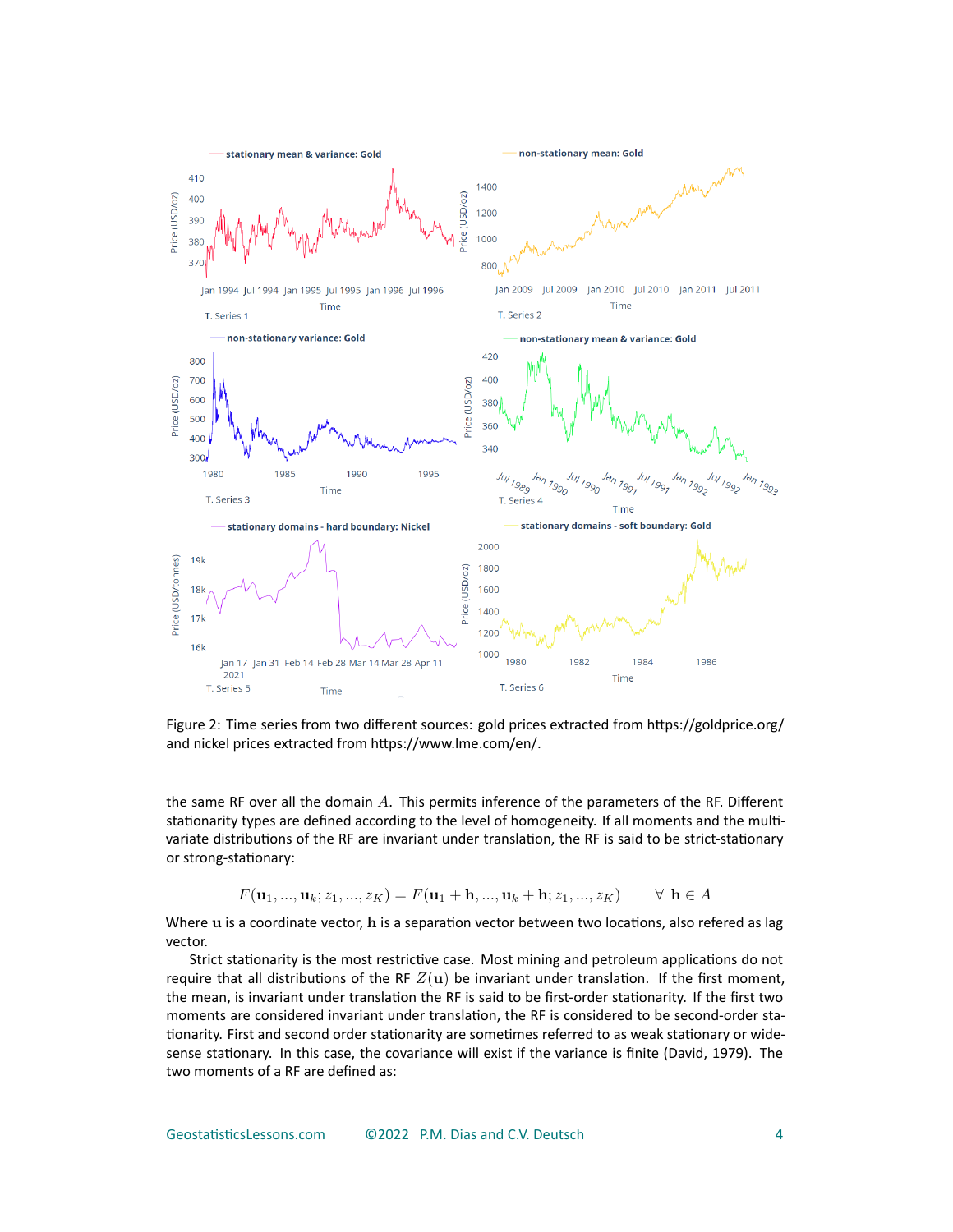• Expected Value

$$
E\{Z(\mathbf{u})\} = m, \qquad \forall \ \mathbf{u} \in A
$$

• Variance

$$
C(0) = E\{ [Z(\mathbf{u}) - m]^2 \} = \sigma^2, \qquad \forall \ \mathbf{u} \in A
$$

• Covariance

$$
C(\mathbf{h}) = E\{Z(\mathbf{u} + \mathbf{h}) \cdot Z(\mathbf{u})\} - [E\{Z(\mathbf{u})\}]^2, \qquad \forall \mathbf{u}, \mathbf{u} + \mathbf{h} \in A
$$

• Variogram

$$
2\gamma(\mathbf{h}) = Var\{Z(\mathbf{u} + \mathbf{h}) - Z(\mathbf{u})\}, \qquad \forall \mathbf{u}, \mathbf{u} + \mathbf{h} \in A
$$

A stationary random function (SRF) commonly refers to second‐order stationarity. It is also the most common decision when working with Simple Kriging. When this assumption is limited for any practical reason to only the variance of the increments of two variables separated by a lag vector **h** (the variogram), the RF is then said to have intrinsic stationarity. This is valid when there is a significant trend, see (Journel & Huijbregts, 1978) and (Krige, 1982). The second-order stationarity assumption is also equivalent to IRF‐0 (intrinsic random function of order zero), which lies among the IRF-k generalization. The idea is to create increments of sufficiently higher orders to reach stationarity for those cases where the regionalized variable itself is not stationary (Chilès & Delfiner, 2009).

Quite often, due to the nature of the geological phenomenon, the assumption of stationarity is limited to a spatial extension *b*, usually representing a volume from which samples are retained in a local search (*|***h***| ≤ b*). In this situation, the RF is said to be quasi stationary or local stationary and is valid for the two previously mentioned cases. It is the most common decision taken when applying Ordinary Kriging and locally varying anisotropy (LVA) in the variogram within search neighborhoods.

The concept of an RF allows consideration of many variables *K* simultaneously. The inference of the one‐point and two‐point moments require an assumption of joint stationarity (Goovaerts, 1997). The different cases related to stationarity, such as strict, second-order, intrinsic, and quasi are applied to the multivariate case. Figure 3 summarizes the stationarity types relating to a level of homogeneity.

The decision of stationarity depends mainly on the level of statistical homogeneity observed. Or‐ dinary Kriging is by construction limiting the stationarity to a given neighborhood ‐ quasi‐stationary. Simple Kriging assumes strong stationarity. The Gaussian related techniques like multiGaussian krig‐ ing and most simulation also assume strict stationarity. Categorical variables are almost always non stationary and simulated with a modeled trend in the proportions. In the presence of a trend, when the first-order moment varies over the domain, making it non-stationary, it must be removed and the remaining residuals treated as stationary (Harding & Deutsch, 2021). A simple residual is rarely considered in modern applications. A stepwise conditional transform of the variable considering the trend accounts for complexities and constraints.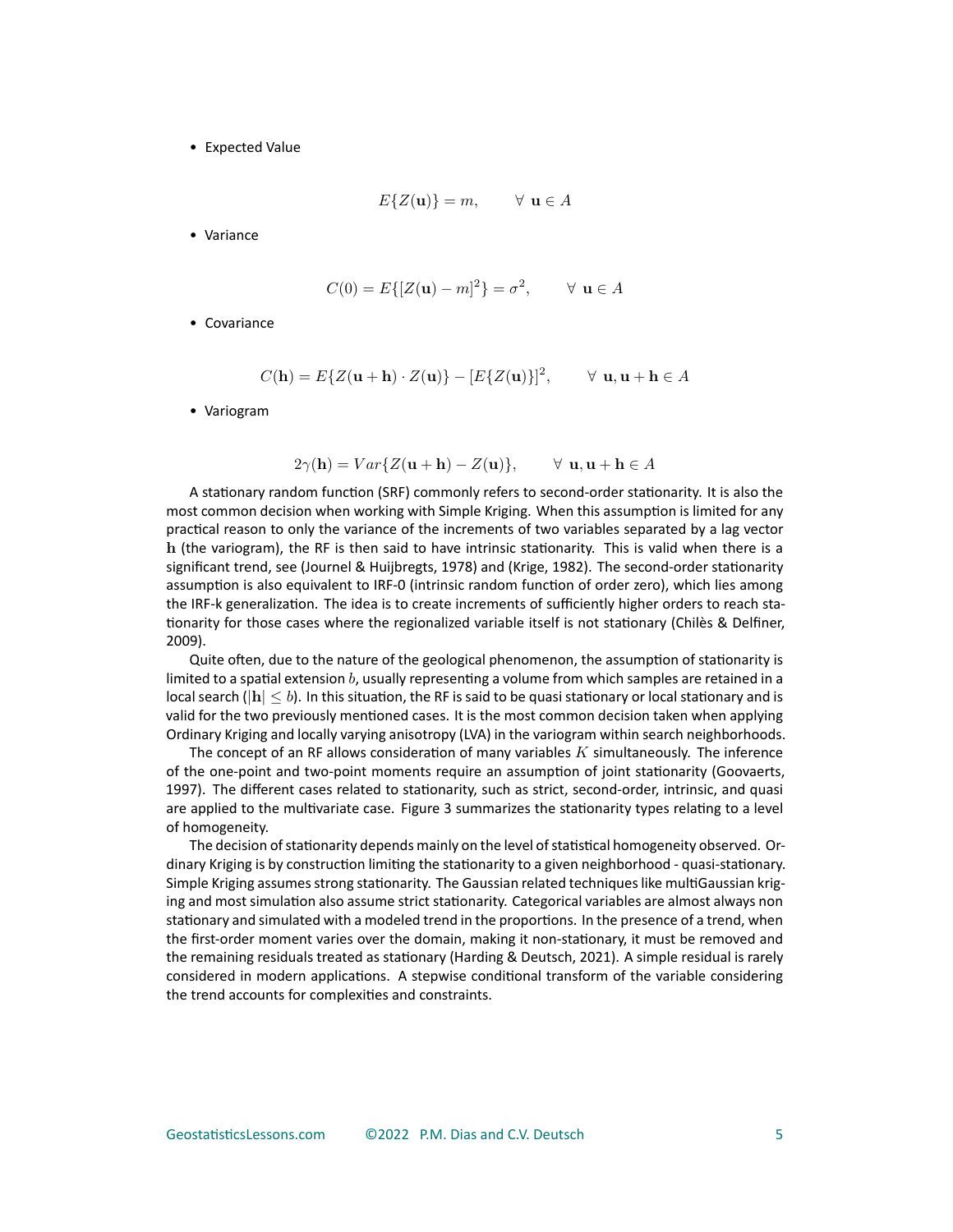

Figure 3: Types of stationarity, restrictions, and homogeneity level.



Figure 4: Types of boundaries and stationarity. Figure redrawn from McLennan, 2007.

## **4 Discussion**

After defining the estimation domains, the nature of the contacts between domains is assessed to see if they are gradational (soft) or sharp (hard), as presented in Figure 4, modified from (McLennan, 2007). The grades in proximity to the contact are plotted and evaluated to understand the nature of the contacts; an abrupt change of grades on both sides of the contact implies a hard contact; see time series 5 in figure 2. On the contrary, similar grades on both sides of a contact may imply a soft contact; see time series 6 in figure 2. The covariance across the domain boundaries may also be investigated; a significant covariance may imply a soft contact. There are different ways to account for soft contacts. The simplest approach is to share data across the contact. A model of corregionalization could be used to implement cokriging with data from multiple domains. As another alternative, a mixing model could be adopted to account for these transitional zones (Larrondo & Deutsch, 2005).

Additionally, the decision of stationarity within domains must consider the possible presence